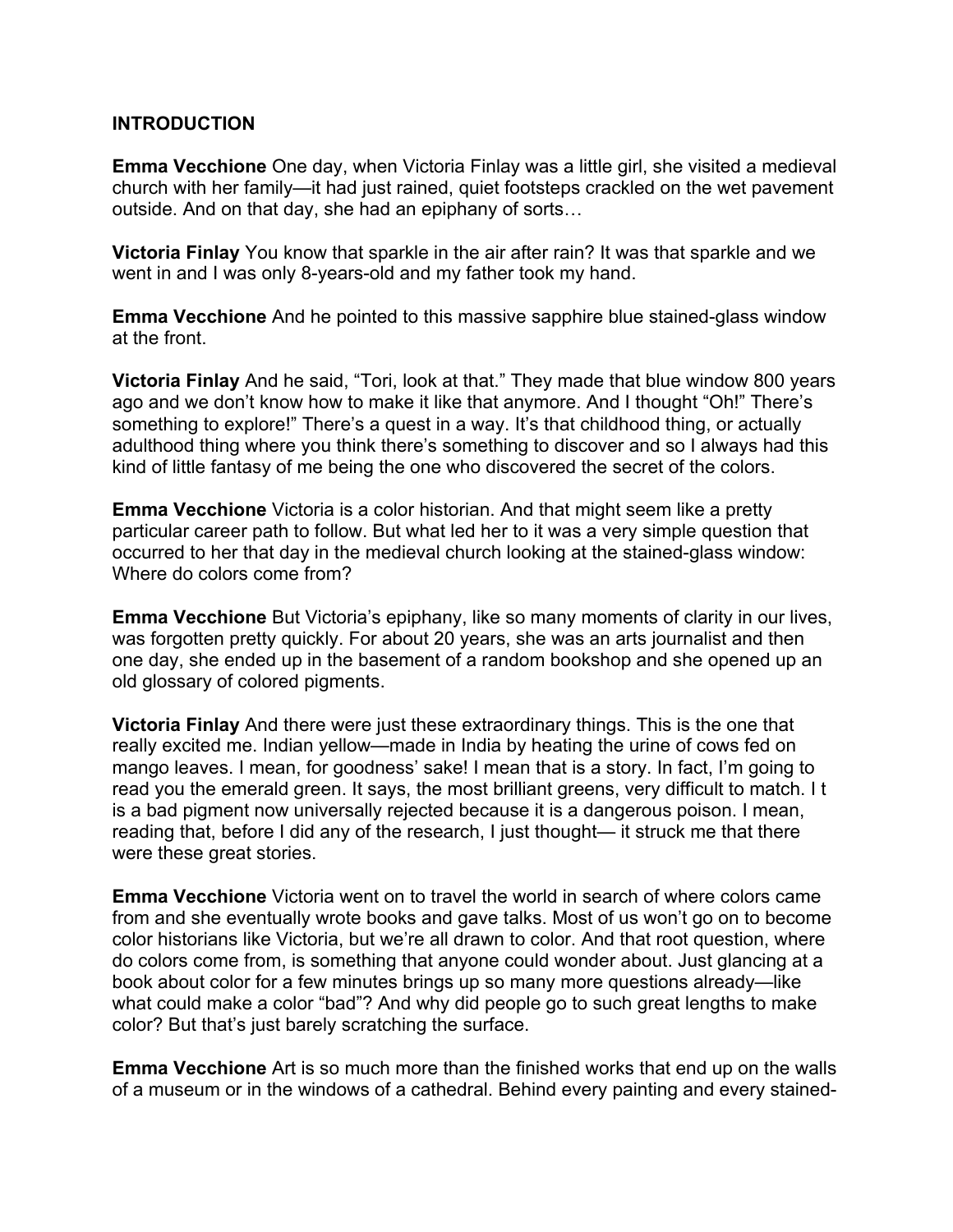glass window, there are stories of the people who produced colors—of those who heated the urine of cows for Indian yellow and who concocted green poisons for Emerald green.

**Emma Vecchione** It's easy to take for granted the labor that goes into the paints and dyes that make up an artwork. But if you look closely, these colors have great and mysterious stories to tell—stories of luxury, profit, greed, poison, and of humanity's destructive pursuit of beauty.

**Emma Vecchione** This is Manual, a podcast about art and it's making from the RISD Museum. My name is Emma Vecchione. I'm an independent audio producer and the host of this first episode, where I'll share four stories about the color green and dig into where green comes from, how it's changed over time, and why we're so drawn to green things.

**Emma Vecchione** And surprisingly enough, the best place to start to answer these questions might be right in front of us, or rather under us: grass.

### **CHAPTER ONE: GOOSE TURD GREEN**

**Emma Vecchione** On an early morning, I drove 20 miles south of the RISD Museum to visit SODCO, which is one of the largest grass farms I n Rhode Island. They're not putting paint in tubes, but they're definitely making green, and a lot of it. At a place like this, with acres and acres of flat fields, you might expect to hear birds chirping, the sound of whirring lawn mowers, of sprinklers misting the air.

**Emma Vecchione** But in February, it sounded like this:

**Pat Hogan** Good morning. Be careful on the steps because we don't typically shovel it because we're not letting people come in this way.

**Emma Vecchione** In the dead of winter, farmland that's usually covered in lush green grass is blanketed in a thick layer of freshly fallen white snow. Maple trees tapped for syrup line the long driveway at the front and all of the tractors and mowers sit in big warehouses.

**Pat Hogan** You know, like I said, right now it's all white here. When we see green, it means a new season is starting for us and that also means that green is coming in and we're gonna start making money hopefully.

**Emma Vecchione** Pat Hogan oversees the farm year-round. It might seem like a pretty quiet existence to work here in the winter, but the thing about grass is that it's constantly changing.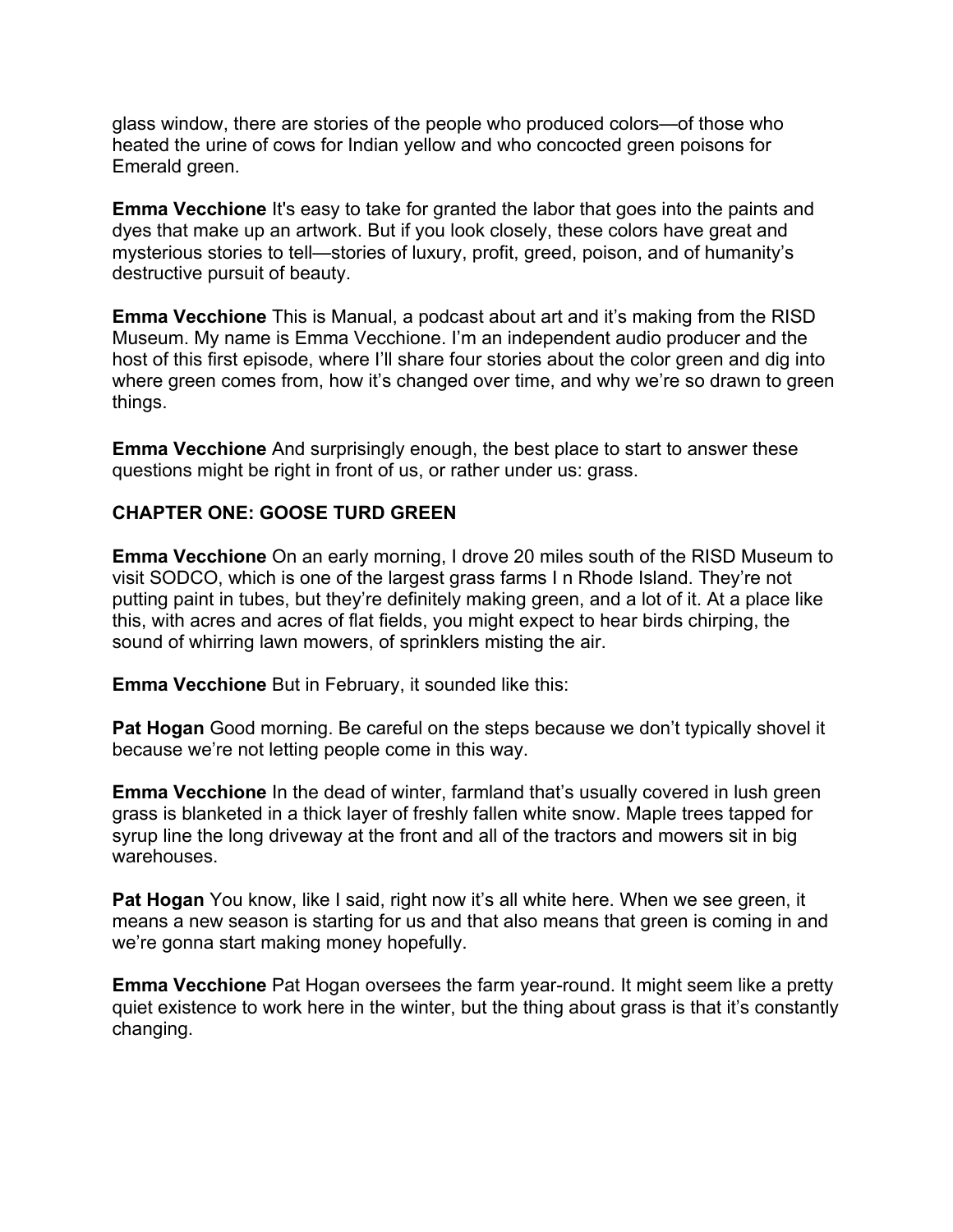Pat Hogan Typically, mid-May until the 4<sup>th</sup> of July is what we call the crazy sod season. We're basically, if the sun is shining, it's 7 days a week. You come here at 2 in the morning and there are trucks coming in and out.

**Emma Vecchione** In the spring and summer months, the entire farm is booming with business, and Pat works endless hours to make sure his clients get the brightest, greenest grass for their front lawns.

**Pat Hogan** They're renting our land for a year, because it takes us a year to grow that grass to what they want to have on their front yard.

**Emma Vecchione** But there's one important question at the basis of their entire business: why do people want green grass so badly?

**Gina Esposito** If you buy a house in suburbia, it has a lawn. In a way, it's the accessory that accentuates the house.

**Emma Vecchione** To get to the bottom of this question, I asked my Aunt Gina. She lives in Long Island and is a frequent sod user.

**Gina Esposito** We'll use it all the time because we have dogs. And I want them to have fun and be outside, but they do these laps and turn it into a track and everything gets destroyed. So the sod is a quick fix to fill in the lawn and stimulate the growth again. And it's nice. Grass is nice. I don't know. Dirt and mud are just not pretty. And there's something about green—green, health, outdoors. You're surrounding yourself with nature and like, you do kind of crave it, now that I think about it.

**Emma Vecchione** Green is the color of nature—of grass and trees and fields . But green isn't permanent. When winter comes around, it vanishes.

**Emma Vecchione** But maybe that changeability, that fleeting quality is why in the months that it is around people are willing to go to extraordinary lengths to get their hands on it—to the point of buying ready-made grass lawns for their homes. For centuries, artists and craftspeople have been trying to capture that grassy green color in nature and freeze it in time, so that people could bring it into their homes and make it last year-round.

**Emma Vecchione** And for a long time, the process of mimicking those rich, earthy hues was a bit peculiar

**Laurie Brewer** What led me to goose turd green is that I was thinking deeply about an object in the RISD Museum's collection.

**Emma Vecchione** Museum curator Laurie Brewer studies the materials that were used to make dye colors in the medieval Netherlands. And recently, while researching a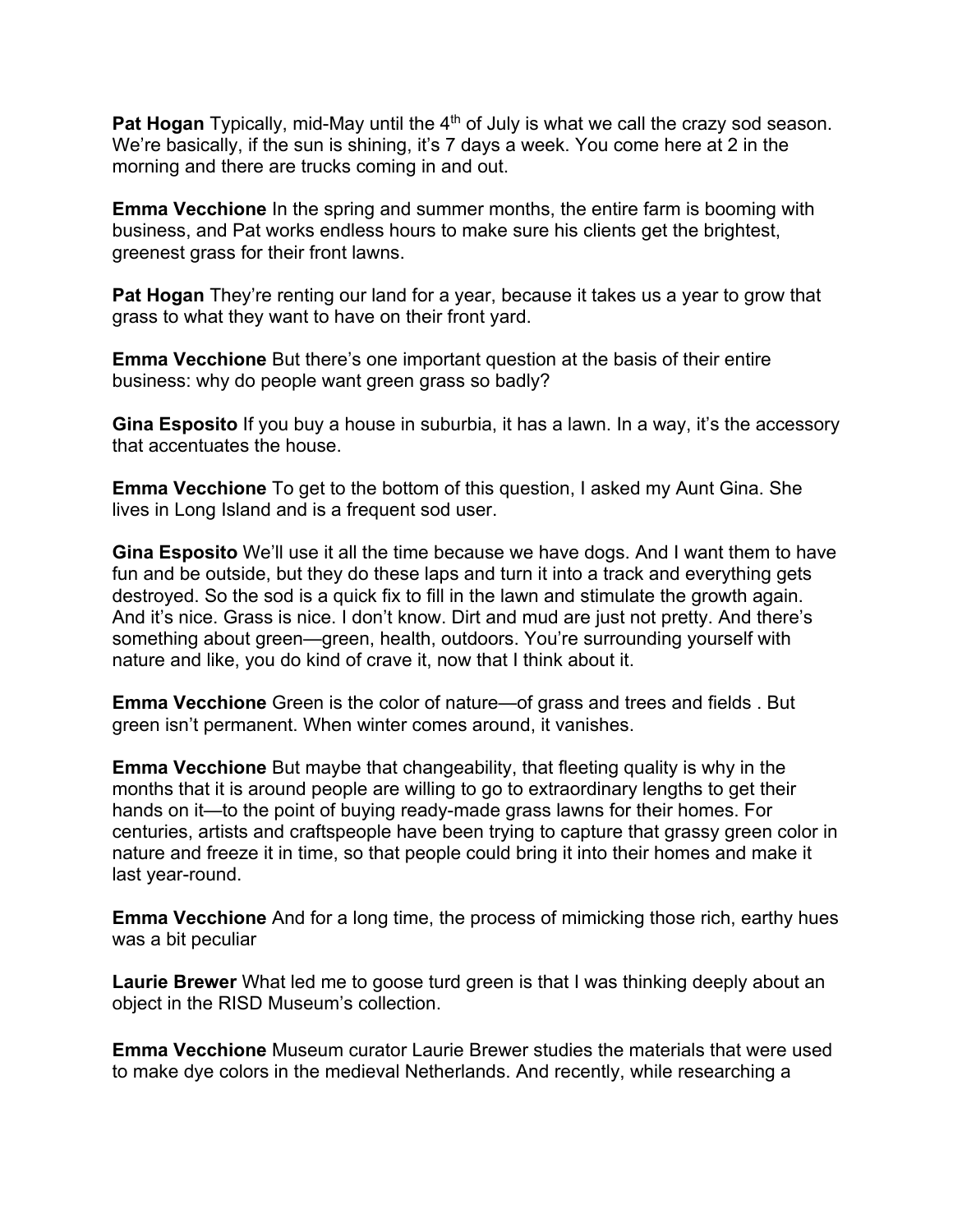bright, yellowish-green furniture fabric, she was very excited to stumble upon a color known as goose turd green

**Laurie Brewer** You could say I'm bewitched. To clarify, you were never using goose turd per say, it wasn't a one-to-one. It was just people were looking for such exact ways of describing their relationship to nature. So that you would be using such a visceral, evocative terminology to describe the color of the textile. It's so earthy and then the materials themselves that would create the color during this time were just as earthy

**Laurie Brewer** In this period the only dye stuffs available are natural dye stuffs, organic dye stuffs is what they're called. So those are plants. You could use a fern, or you could use something like fox glove flowers to get green, or birch, or ash leaves. But to get a green that is really lasting, you use components to build it up.

**Emma Vecchione** For much of the Middle Ages, green plants were used to make green dyes. Makes sense. But in Dutch dyeing workshops, which were run by groups called guilds, dyers eventually realized that they could get colors that lasted much longer and more accurately mimicked nature if they mixed blue and yellow plant components instead—That's how colors like goose turd green came about.

**Emma Vecchione** But there was a problem with mixing colors to replicate nature

**Laurie Brewer** It was actually frowned upon. It was morally a taboo to be mixing or blending colors. If you're blending things that have born up out of nature—so a yellow and blue—that means you're controlling nature. You were falsifying nature. Witchery. You've stepped out of your place in the natural system of things. And it's very strictly regulated because the financial wealth of so many nations was based on their textile industry.

**Laurie Brewer** If you did that, you know there's the phrase going medieval on someone. We've all heard it in literature. There were financial repercussions. But even physical, you know dyers could lose a hand.

**Emma Vecchione** So capturing nature to create artworks and textiles was a really hard process with really high stakes. People could lose extremities for making colors. But by the  $16<sup>th</sup>$  century, times were changing...

**Laurie Brewer** Dyers are starting to experiment and say, you know, why are we sticking to this structure? Guilds are daring to blend, to go into a yellow vat and a blue vat to build colors. So there's some pushback. People are refusing to be told what to do and rising up and using more self-direction.

**Emma Vecchione** As time went on, people took risks to make goose-turd green. This bright, earthy hue became so valuable, and people craved it so much, that laws started to change to accommodate it. For a green that could withstand the test of time, witchery was worth it.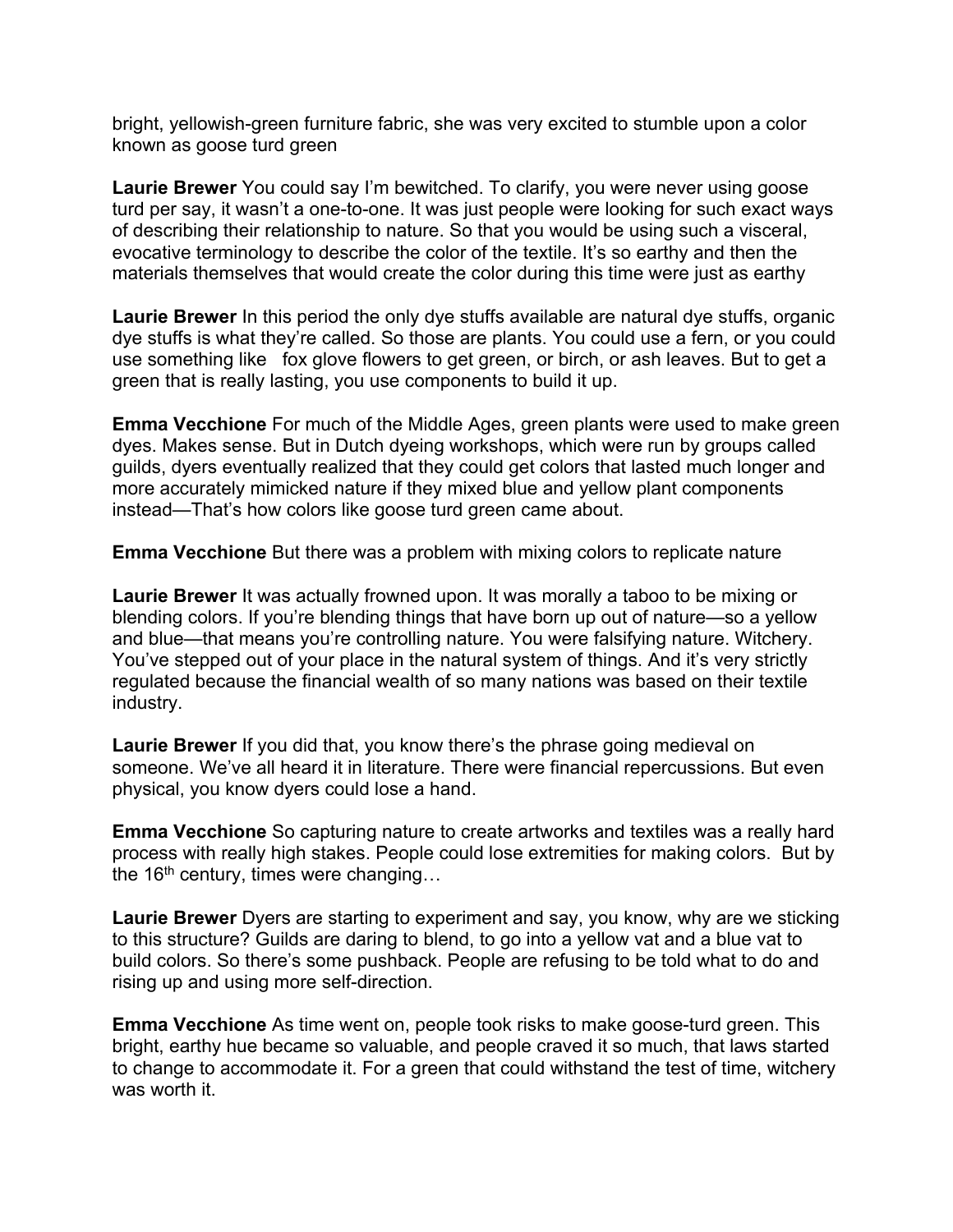## **CHAPTER TWO: SCHEELE'S GREEN**

**Emma Vecchione** By the 1700's, the idea of taking risks for green was taken to new extremes, and there was a new kind of witchery afoot: science.

**Emma Vecchione** In 1775, a Swedish chemist named Carl Wilhelm Scheele was doing experiments with arsenic. And one day, he was in his laboratory. I imagine him hunched over his bubbling squash-shaped glass bowls, clouds of gray milky chemicals fogging his view, when suddenly, out of the corner of his eye…

**Victoria Finlay** This extraordinary green paint appeared.

**Emma Vecchione** In this moment, Carl Scheele was absolutely stunned. Discovering this perfect grassy shade of green was like stumbling on a mythical treasure. At the time in Europe, the textile industry was expanding rapidly, but no one had quite figured out how to make a cheap, chemically-made green to dye mass-produced fabrics. Plantbased dyes weren't cutting it anymore. And according to color historian Victoria Finlay, there was a real demand for this color.

**Victoria Finlay** There was a whole interest in the natural world. It began as the industrial revolution was getting into swing. People started moving out of the country side and into the urban areas to work in mills. So a bright, beautiful, emerald green was something very attractive.

**Emma Vecchione** But Carl Scheele was worried.

**Victoria Finlay** And he did write a couple of years later to a friend—an extraordinary letter really—saying I wonder if we should make people aware that this is potentially poisonous. But he didn't.

**Emma Vecchione** When Scheele eventually announced his new green color to Europe, there was an explosion of excitement about how amazing it was.

**Emily Banas** And it became incredibly popular for incorporating elements of the natural world into design

**Emma Vecchione** That's decorative arts curator Emily Banas. And because of the lack of bright green pigments on the market beforehand, within the decade, Scheele's green was truly everywhere.

**Emma Vecchione** It was used to paint fake flowers

**Emily Banas** It would have been used in textiles

**Emma Vecchione** It was used to color shoes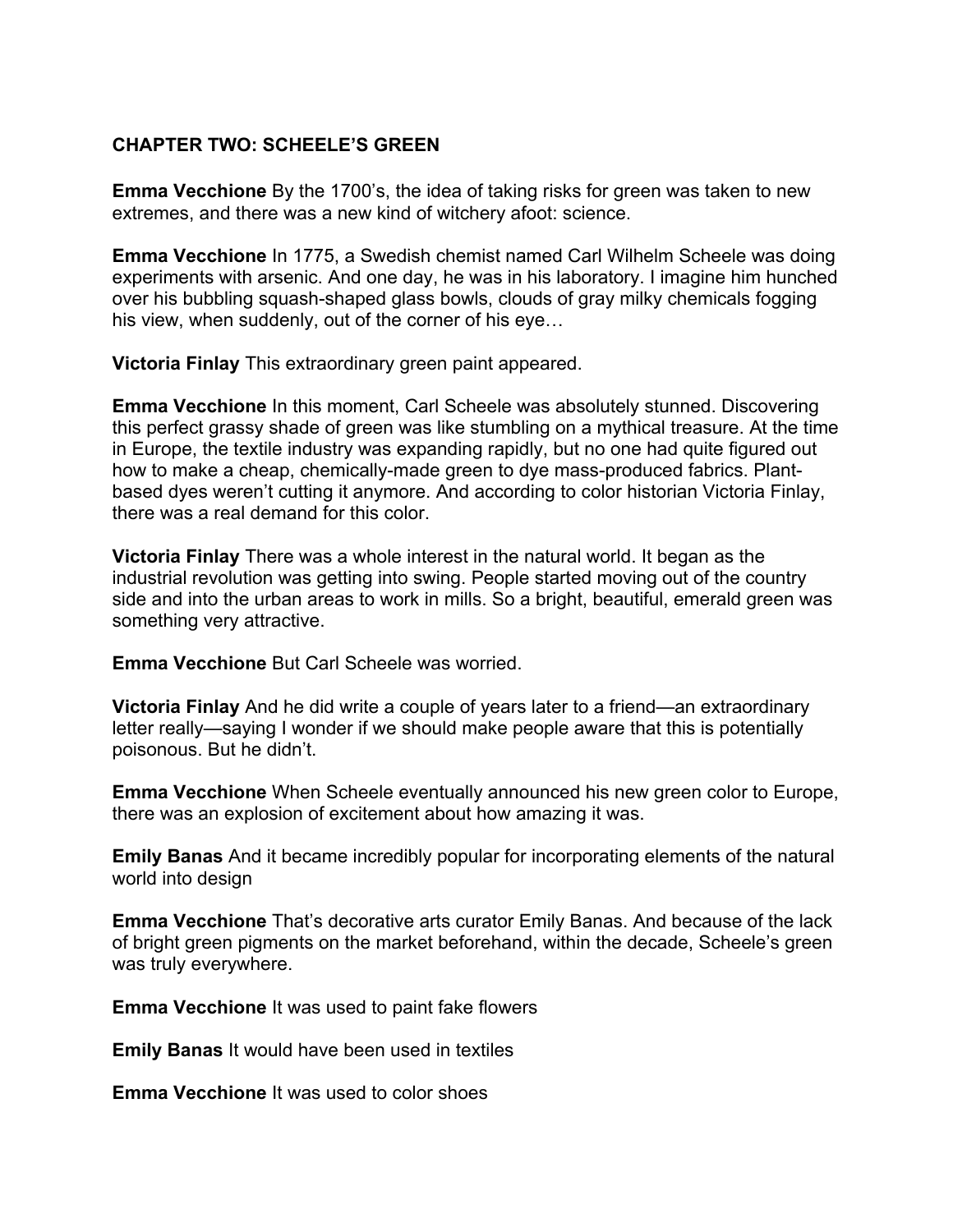**Victoria Finlay** It was used in tendrils on wallpaper.

**Emma Vecchione** It was used to dye candle wax

**Emma Vecchione** Everywhere.

**Emma Vecchione** For people living in gray, smoggy cities, Scheele's green was the closest thing there was to nature. City dwellers would put up this bright grassy wallpaper in every room, trying to imitate as best they could the lush green countryside landscapes that they missed so much. It was as if someone had unfurled strips of sod directly on their walls.

**Emily Banas** I know that children's toys were painted in these same green pigments, which was especially problematic when it came to poisonings.

**Emma Vecchione** Emily has been researching arsenic wallpaper for over a year now.

**Emily Banas** To set the scene, when arsenic wallpaper was first being used, people were very used to seeing arsenic and using it in the home for many different purposes. It was readily accessible to buy. It was used in agriculture. It was used in medicine. So the idea that it could be harmful. It took a long time for that to be instilled in people, that actually, in these quantities, it could be really dangerous.

**Emma Vecchione** And so, for a long time, the philosophy around Scheele's green was, as long as you didn't lick it, you would be fine.

**Emma Vecchione** But problems started to arise…

**Victoria Finlay** In 1880, a man called Henry Carr gave a talk to the Royal Society in London, and he announced that one of his young relatives—a boy—after being in a room where his wallpaper, which I think was boys playing cricket on a country scene, had been killed.

**Victoria Finlay** Another example he gave of someone who had almost died—someone who was ill went to the seaside to rest and stayed in a hotel where there was this wallpaper. Because it's not just the wallpaper or not just the paint. It's the paint or the wallpaper plus quite a lot of damp. And in the seaside atmosphere, where it was damp, that's where the thing came. And a Persian cat locked in a room developed pustules. I mean, it was nasty stuff.

**Victoria Finlay** And so, he said, we should stop. The price of this intensely gorgeous color is too high. And people…I mean, a lot of people were kind of positive but,

**Emma Vecchione** There were also some people who disagreed.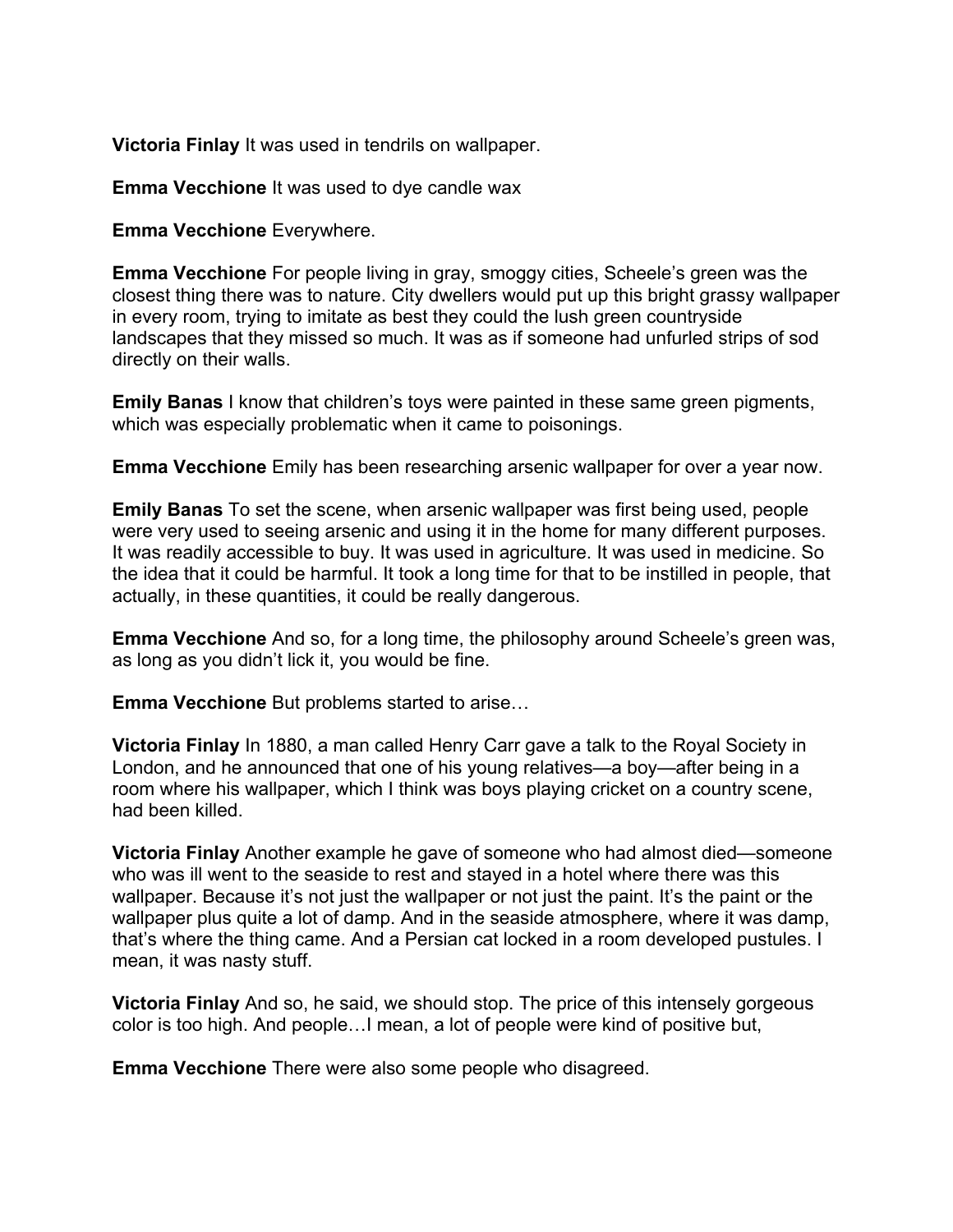**Emily Banas** I mean people paid a lot of money for these wallpapers which amounted to them finding it hard to believe that this wallpaper could be dangerous. I mean I think it is kind of an odd thing to think about, that something as benign as wallpaper could have a serious effect on somebody's health. You know, if I hadn't done all the research, I probably would have been like, that's kind of strange, people died because of wallpaper?

**Emma Vecchione** But Victoria found that there was another, more surprising reason why people disagreed with Dr. Carr at that Royal Society meeting.

**Victoria Finlay** I read on the account of it, a letter by a Dr. Thudicum who said that he thought it was worth it. He said, my eyes are happy to see this color. We're making too much fuss about nothing.

**Emma Vecchione** This color—this bright beautiful green seemed to bring out the worst in people. It made some willing to believe that having it and looking at it was worth any cost, even death. When something so beautiful is right in front of you, it's hard to see it for what it really is.

**Victoria Finlay** See it's quite complicated, these color connections because you've got red which is love and hearts but it's also blood and death. Yellow. Yellow, happy—gold, kings. Also you've got bile and sick. We attach what we want to attach. What works for us. It is interesting because this intense green is chasing what is natural and it's utterly corrupt.

**Emma Vecchione** Eventually, people across the world accepted that Scheele's green was poisonous and it was cast aside. But this color ushered in a new modern age where green pigments are mass produced in factories rather than being handmade from crushed up plants. And because of that, even today, toxic greens exist. Poisonous substances are used to stabilize green pigments made in factories, so popular shades like for example Pigment Green 7 and Pigment Green 50 contain chlorine and nickel which cause birth defects and pollute waterways.

**Emma Vecchione** Green has become a mythic symbol signaling the natural world. But it's become an empty symbol, and much of humanity has become so wrapped up in its immediate beauty and symbolic gesture that they have neglected the very basis of that symbol: the natural world and life itself.

# **CHAPTER THREE: ASTROTURF GREEN**

**Emma Vecchione** So there's this movie, Call of the Wild where Harrison Ford and a dog named Buck go on a treacherous and epic journey through the Alaskan wilderness. In the movie, there's a scene about three-quarters of the way in where the two characters find themselves overlooking this unimaginably idyllic, open landscape. The mountains, trees, and grass are all coated in this deep saturated green, and Harrison Ford turns to his dog, pats him on the shoulder and says: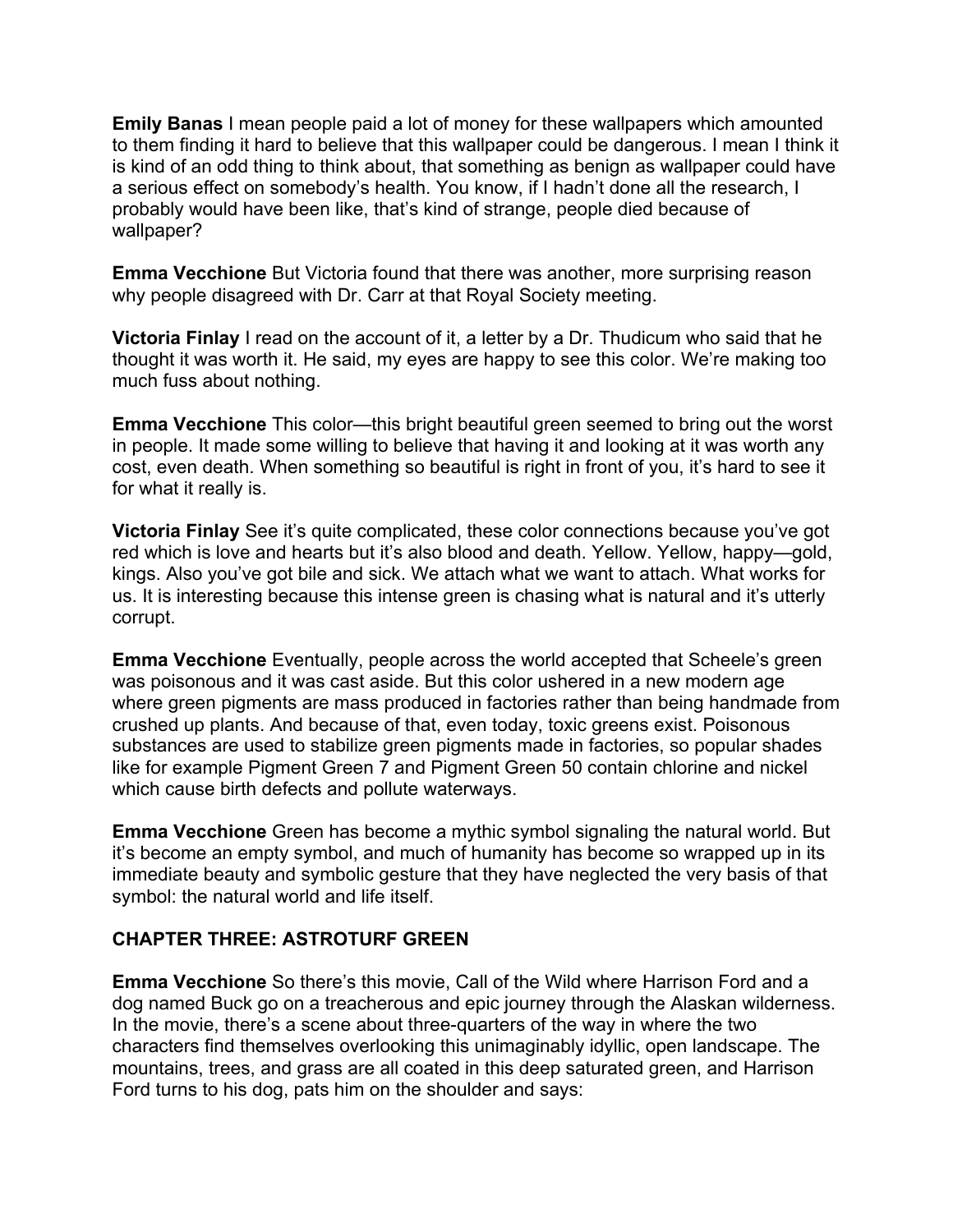**Harrison Ford** Your ancestors used to roam here, and mine, back when we were wild.

**Emma Vecchione** It's the American wilderness as we imagine it—a heavenly paradise, untouched and wild. But if you watch a behind the scenes clip of the movie and you'll discover that Buck—the dog—was actually played by a Cirque du Soleil acrobat named Terry who imitated a dog's movement by walking on all fours using stilts. So, most of the movie was actually filmed in a green-screened studio, and Terry was edited to look like a dog using CGI technology. The whole heavenly natural environment was actually built in this studio. But what this shows is that the greenest, most pristine looking landscapes can sometimes be a mask—they hide things.

**Sean Nesselrode Moncada** Everything that looks like beautiful wilderness, like it's perfectly natural is often the least natural thing. The most far away from a pristine, perfect state as possible.

**Emma Vecchione** Art historian Sean Nesselrode Moncada researches artistic representations of the American landscape. Recently, he studied a lithograph print called *The Pastoral or Arcadian State* by contemporary Mexican American artist Enrique Chagoya. In the image, Chagoya illustrates a bright sun, a blue sky, and everywhere this saturated green landscape.

**Sean Nesselrode Moncada** It's like the windows default background. That beautiful green hill. You can't take your eyes off of it, and the more you look at it, it looks pretty sickly. It starts to look toxic.

**Emma Vecchione** It's almost like Enrique Chagoya is trying to make the color green seem like a guy on stilts pretending to be a dog. He wants to reveal the unnaturalness of the color.

**Sean Nesselrode Moncada** I like to think of it like astroturf green—it's like this artificial replica, and Chagoya is peeling back that green curtain. There's this idea that nature is some way to access some sort of less cumbersome, premodern state of being, but the thing is, the whole "get back to nature," it presupposes this idea that there is something primitive to get back to. But nature was never pristine. It was never a wilderness, and it was never completely innocent.

**Emma Vecchione** The interesting thing about the landscape in this work of art is that it's not empty. It's populated with portraits of indigenous people like Mewushekaw, the chief of the Iowa people who were displaced from their land by white settlers. And with these representations, Chagoya hints that this so-called great American wilderness wasn't always untouched or wild at all.

**Sean Nesselrode Moncada** Before the colonization of the Americas by Europeans the landscape was quite populated and it was quite worked by indigenous peoples. You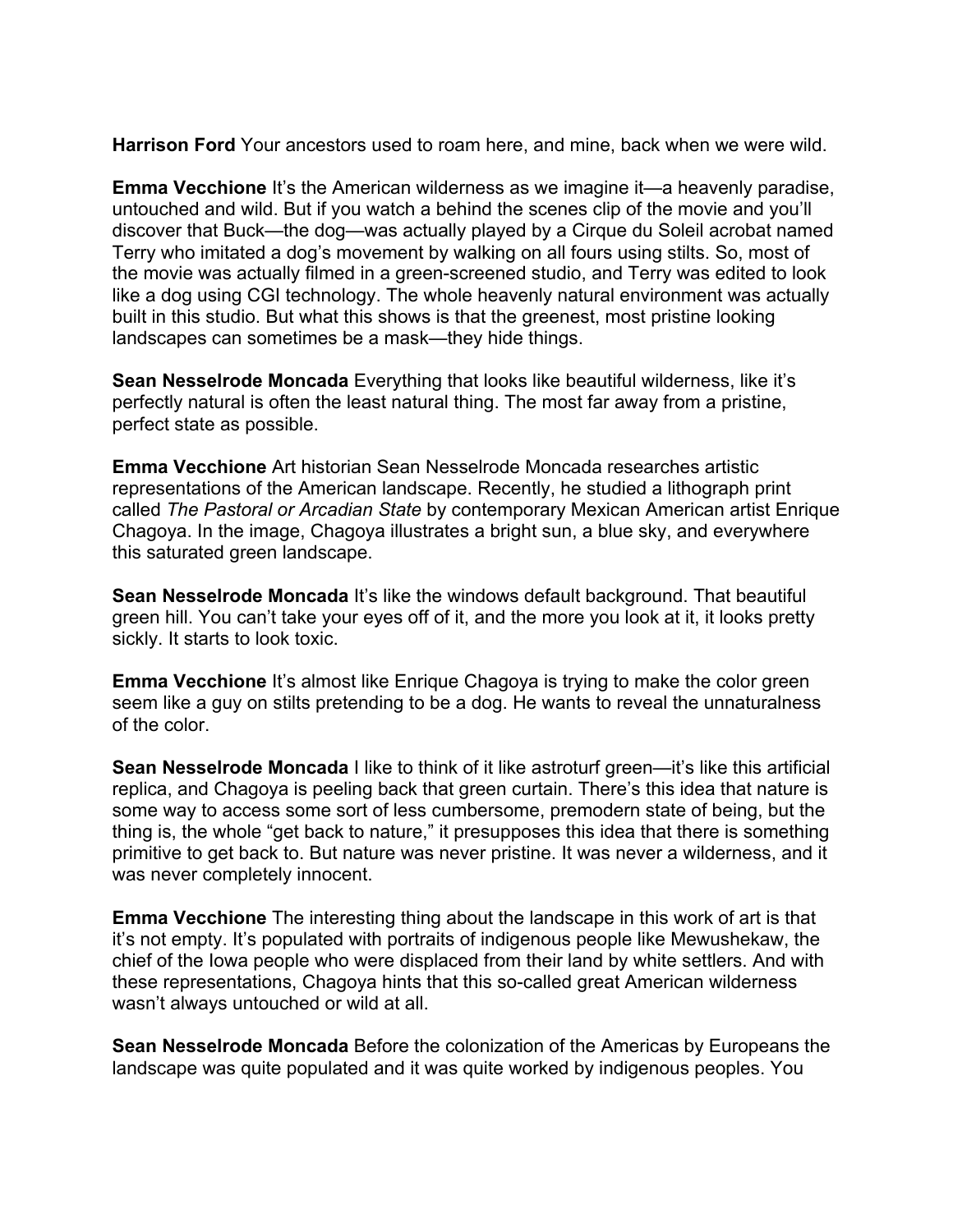have the construction of incredible terraces and fortified cities. There are histories of controlled burning of the landscape to maintain the ecosystem.

**Emma Vecchione** Through burning, indigenous peoples were able to contain under weeds and maintain pathways for walking, which meant that landscapes looked very different from the "wild" looking green landscapes we think of today. But if this is true, how did so many of us come to believe in this idea of the landscape being "wild"?

**Sean Nesselrode Moncada** The colonization of the Americas by Europeans was preceded by virus and disease that decimated indigenous populations. By the time conquistadors and other settlers arrived in the fifteenth, sixteenth centuries, you have a landscape that has been fundamentally altered by mass death.

**Sean Nesselrode Moncada** The loss of these populations leads to something called ecological release, where in response to this altering of the balance within the ecosystem, you have vegetation that is running wild, you have huge populations of passenger pigeons for example that run rampant.

**Sean Nesselrode Moncada** And so the effect of this is that many settlers didn't see the indigenous Americas at all.

**Emma Vecchione** Instead, they saw something that was overgrown and wild-looking. And because of this, they began romanticizing nature as this uninhabited heavenly paradise.

**Sean Nesselrode Moncada** And of course, what that also necessitates is the continued erasure of the people who were there in the first place. The whole logic of colonial expansion requires the land to be uninhabited and if it's not uninhabited, then you have to invent justifications for the eradication of indigenous populations.

**Emma Vecchione** The wilderness as we know it is a myth created by colonists. As European settlers forced indigenous peoples off of their land, the histories of the way that they maintained that land were erased—And as the under weeds grew up and became thick and dark and entangled, the ideal of an uninhabited lush green landscape became a really convenient mask to settlers that hid the violence they enacted on that land. Nowadays, our relationship with green and the natural world are complicated green has become more of a resource, a thing to own than something to live in balance with. But if the color green can teach us anything, it's that things can change, that nothing is permanent.

**Sean Nesselrode Moncada** You can't change history, but you can change how it's told. And I think it goes back to acknowledging that this is indigenous land. This is a colonized continent. And we can't change the circumstances of how we got here but we can certainly change how we move forward.

#### **CHAPTER FOUR: DESERT GREEN**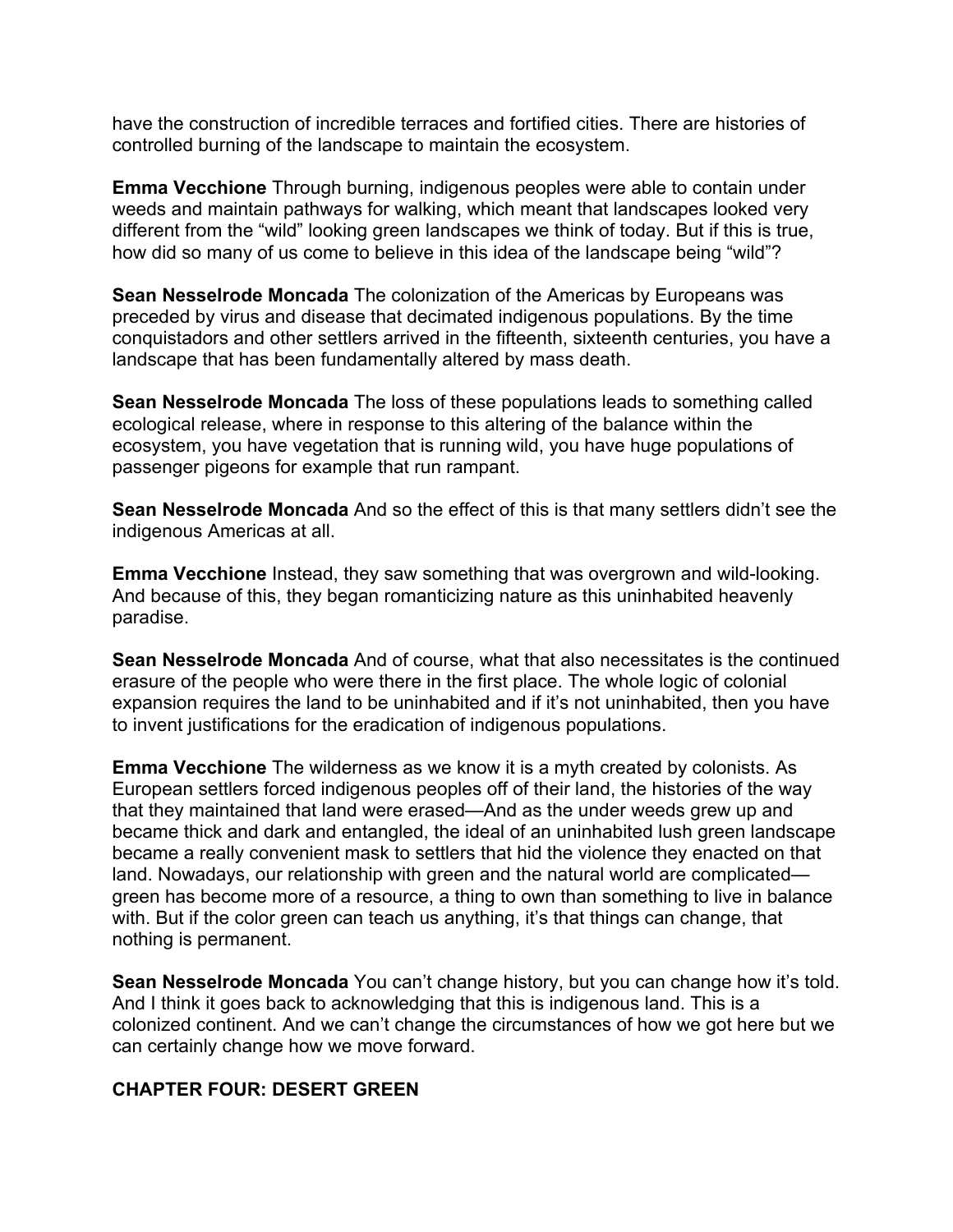**Emma Vecchione** I live in the suburbs, where green is a lifestyle, and it's everywhere on walls and clothes and lawns. It's impossible to walk down any street in town without encountering the humming of lawn mowers. And with all that green comes water—lots and lots of water—sprinklers whirring at all hours of the night and water towers looming overhead. But there are plenty of environments that have no front lawns, no sprinklers, not even the pattering of rain. And at first glance, these places seem to contain very little green.

**Susan Sekaquaptewa** An image is popping into my head from when we were young, growing up in elementary school. We would get books or curriculum not from our area. And these books would always show spring with a bunch of tulips coming up and flowers all over the place. And that was nice. We used to color them and look at them, but as I've gotten older, I'm like, that's not spring where we live. We don't have any flowers coming up!

**Susan Sekaquaptewa** My name is Susan Sekaquaptewa. My Hopi name means the yellow light that comes up over the horizon as the sun is rising in the morning.

**Emma Vecchione** Susan is an avid gardener and member of the Hopi Tribe in northeastern Arizona. And her homeland has one of the most arid climates in the country.

**Susan Sekaquaptewa** My homeland is high desert. It's very dry and very hot. It's very flat. You can see for hundreds of miles. But because it's so flat, we get a lot of wind. And that's probably the hardest thing to live with around here is wind.

**Emma Vecchione** This desert landscape is a far cry from the lush green hillsides and mountains that were idealized by early European settlers who came to the US.

**Susan Sekaquaptewa** For the most part the rest of the people around the country when it was being settled, this place wasn't considered very hospitable. And it was pretty much deemed—let's go find a better place to settle so we were left alone for long periods of time.

**Susan Sekaquaptewa** In more recent times now that we get a lot of visitors. There is a paved road that connects us to the main freeway. And I think when they come here, they see the historic villages and they think, how did these people live here? There's no water. There's no food. And where did they go? And the Hopi people are sitting right here like, we're still here. We just moved over from that village and created new villages.

**Emma Vecchione** Over the 2,000 years that they have lived here, the Hopi people have become stewards of the land, and they have learned ways to plant crops to fit their environment—namely, through dry farming— a process where they cultivate crops without irrigating them.